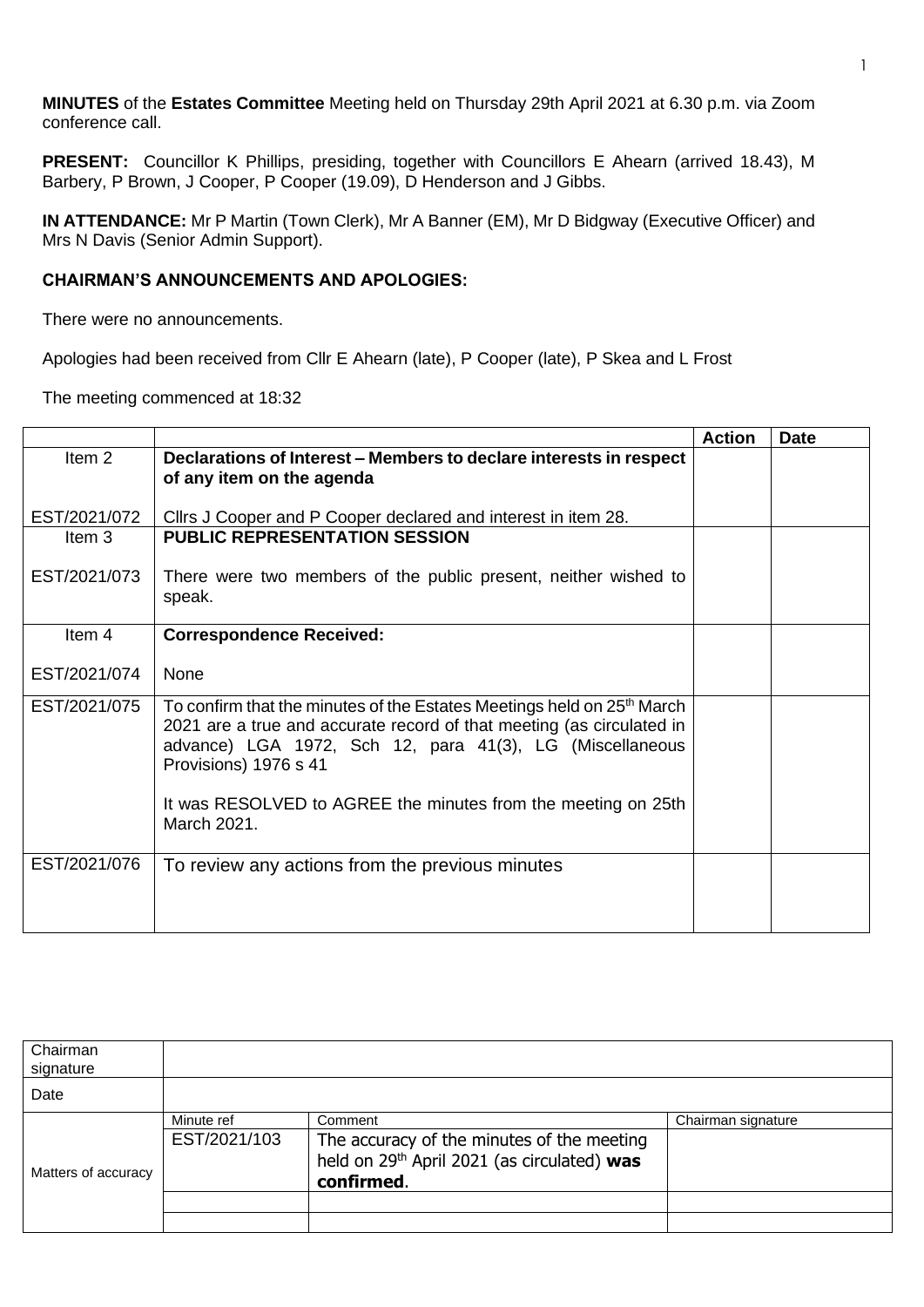| EST/2021/054 | Football Club traffic/parking issue. It was RESOLVED to AGREE<br>to delegate authority to the TC to write to the community network, or<br>complete the form, to make the request for a traffic order. To write to<br>the football club to request that, as tenants of BTC, they manage the<br>parking of their members and visitors more effectively to reduce the<br>hazards on match/training days. BTC parks dept could loan some<br>parking cones to assist this. To write to the police inspector to request<br>that he pays a visit and advise those causing an obstruction or hazard. |               |                 |
|--------------|----------------------------------------------------------------------------------------------------------------------------------------------------------------------------------------------------------------------------------------------------------------------------------------------------------------------------------------------------------------------------------------------------------------------------------------------------------------------------------------------------------------------------------------------------------------------------------------------|---------------|-----------------|
|              | No update – deferred to next meeting                                                                                                                                                                                                                                                                                                                                                                                                                                                                                                                                                         | <b>TC</b>     | next<br>meeting |
|              | Tiny Forests - It was RESOLVED to AGREE to contact Fin Irwin to<br>offer to collaborate on consultation that will give an indication of what<br>the local community's preference for this space would be.                                                                                                                                                                                                                                                                                                                                                                                    |               |                 |
| EST/2021/055 | No update $-$ deferred to next meeting but it was noted the existing<br>trees on the site should be preserved.                                                                                                                                                                                                                                                                                                                                                                                                                                                                               | <b>DEM</b>    | next<br>meeting |
| EST/2021/058 | Full report of all play / parks equipment is not yet complete as<br>inducting the EM into his role has taken priority. Weekly testing<br>continues and he is compiling a report as to what work needs doing,<br>but nothing significant so far. Full report will be received at the next<br>meeting.                                                                                                                                                                                                                                                                                         |               |                 |
|              | Update – Request from EM to include a review of the inspection<br>hierarchy including who maintains equipment.                                                                                                                                                                                                                                                                                                                                                                                                                                                                               |               |                 |
| EST/2021/077 | It was RESOLVED to AGREE to delegate authority to the EM to<br>widen the scope of the report to include the review of the inspection<br>process and hierarchy.                                                                                                                                                                                                                                                                                                                                                                                                                               | <b>EM/DEM</b> | next<br>meeting |
| EST/2021/059 | Audit of Estates Team vehicles - EM has slowed this down as with<br>expansion of the team, more information is required about what<br>vehicles are needed. Some leasing figures have been obtained but<br>there are no comparisons yet. A vehicle audit will be included in the<br>report that identifies the requirements of the team and will be<br>submitted for consideration at the next meeting.                                                                                                                                                                                       |               |                 |
| EST/2021/078 | Update – It was RESOLVED to AGREE to widen the scope of the<br>report to include the costs associated with each of the current<br>vehicles and the inclusion of electric vehicles in the cost comparison.<br>CIIr J Cooper offered to liaise with EM as he has experience in the<br>motor trade.                                                                                                                                                                                                                                                                                             | <b>EM</b>     | next<br>meeting |

| Chairman<br>signature |              |                                                                                                                     |                    |
|-----------------------|--------------|---------------------------------------------------------------------------------------------------------------------|--------------------|
| Date                  |              |                                                                                                                     |                    |
|                       | Minute ref   | Comment                                                                                                             | Chairman signature |
| Matters of accuracy   | EST/2021/103 | The accuracy of the minutes of the meeting<br>held on 29 <sup>th</sup> April 2021 (as circulated) was<br>confirmed. |                    |
|                       |              |                                                                                                                     |                    |
|                       |              |                                                                                                                     |                    |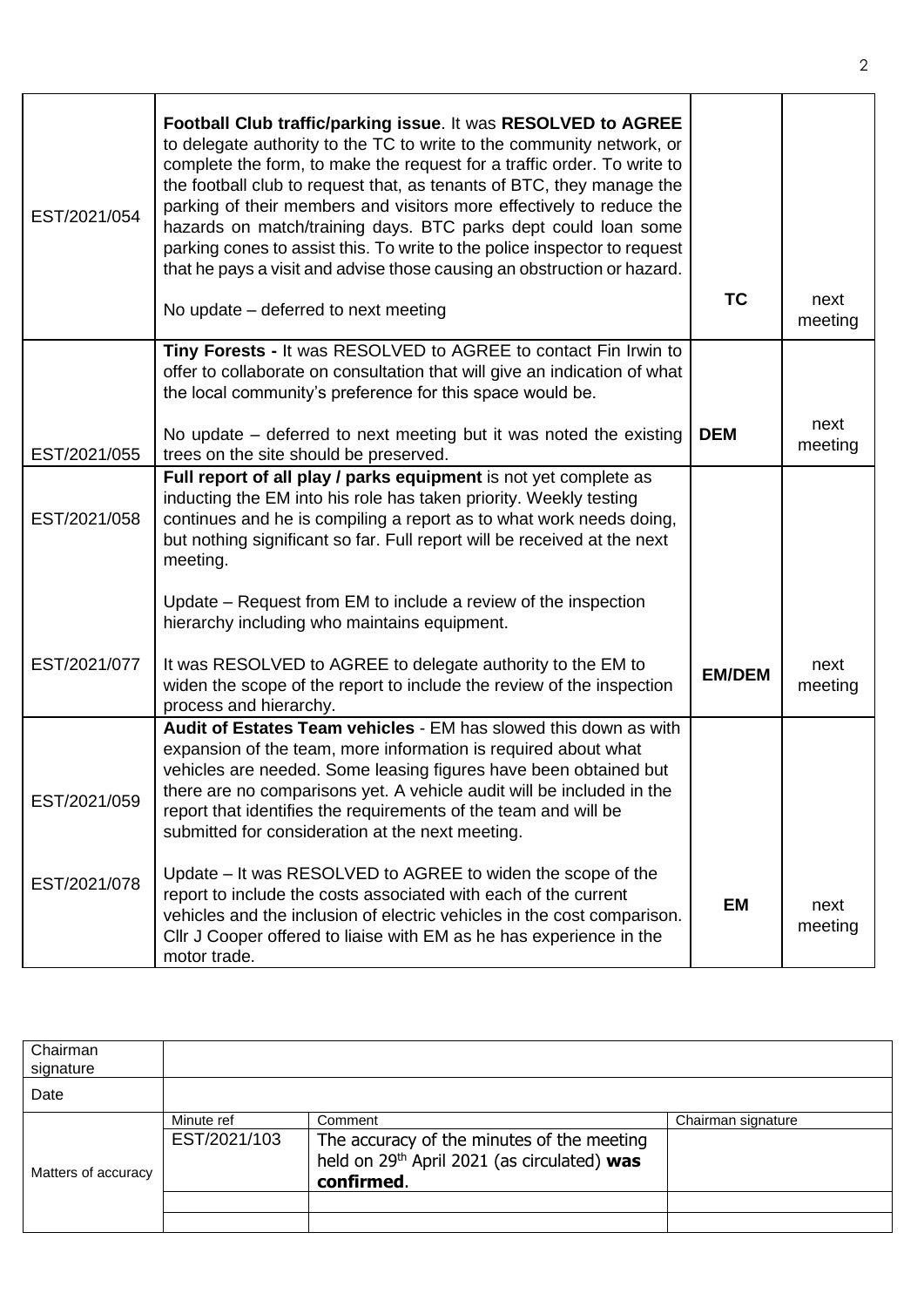| EST/2021/060 | Tenders for cleaning of public toilets. This work has been placed<br>on Contract Finder and responses, with figures, will be submitted to<br>the next meeting. It was RESOLVED to AGREE to delegate<br>authority to the Estates Team that, if the existing contractors can<br>continue to clean the toilets at no additional cost to BTC, the toilets<br>should re-open as soon as possible. |                  |                 |
|--------------|----------------------------------------------------------------------------------------------------------------------------------------------------------------------------------------------------------------------------------------------------------------------------------------------------------------------------------------------------------------------------------------------|------------------|-----------------|
|              | <b>Update</b> – Tender bids have been received from 2 contractors,<br>Brothers and Passmore, however the schedule of works did not<br>include the toilets at Higher Bore Street.                                                                                                                                                                                                             |                  |                 |
|              | Higher Bore Street cannot be closed and replace with community<br>toilets without consultation with the community.                                                                                                                                                                                                                                                                           |                  |                 |
| EST/2021/079 | It was RESOLVED to AGREE to delegate authority to EM to reopen<br>Higher Bore Street toilets as soon as possible. Priory and Fair Park<br>toilets to remain open and cleaning to roll on with the current<br>contract with Cormac. And approach to the current new bidders to<br>extend their bid to include Higher Bore Street toilets.                                                     | <b>EM</b>        | next<br>meeting |
|              | Lighting situation in the area of the skate park - Update<br>$required$ – $EM$                                                                                                                                                                                                                                                                                                               |                  |                 |
| EST/2021/061 | No update – Waiting for update on planning application from Situ8.<br>To remain a priority as the park is well used so defer to next meeting                                                                                                                                                                                                                                                 | <b>EM</b>        | next<br>meeting |
| EST/2021/061 | BTC to write to CC to enquire about adopting the land at the old<br>Athelstan House site which may preclude the need for additional<br>fencing, but also provide access to Narisa Hall.                                                                                                                                                                                                      |                  |                 |
|              | Update - Cllr J Cooper to continue with his enquiries to Cornwall<br>Housing.                                                                                                                                                                                                                                                                                                                | CIIr J<br>Cooper | next<br>meeting |
| EST/2021/062 | Polytunnel - It was RESOLVED to AGREE to delegate authority to<br>TC to write to the waste disposal contractor and ask them to<br>complete the task.                                                                                                                                                                                                                                         |                  |                 |
|              | Update $-$ a buyer has paid £250 for the polytunnel and will remove<br>it.                                                                                                                                                                                                                                                                                                                   |                  | complete        |
|              | Grandstand Insurance - A request for TC to check the status of the<br>insurance and to ensure that the grandstand is adequately insured.                                                                                                                                                                                                                                                     |                  |                 |
| EST/2021/064 | <b>Update</b> – Separate insurance certificates are required for the club<br>and BTC. EM/TC are meeting Helen Furneaux on 12/5/21 to sort out<br>lease arrangements and deciding on insurance issues needs to<br>happen after this.                                                                                                                                                          | ТC               | next<br>meeting |

| Chairman<br>signature |              |                                                                                                         |                    |
|-----------------------|--------------|---------------------------------------------------------------------------------------------------------|--------------------|
| Date                  |              |                                                                                                         |                    |
|                       | Minute ref   | Comment                                                                                                 | Chairman signature |
| Matters of accuracy   | EST/2021/103 | The accuracy of the minutes of the meeting<br>held on 29th April 2021 (as circulated) was<br>confirmed. |                    |
|                       |              |                                                                                                         |                    |
|                       |              |                                                                                                         |                    |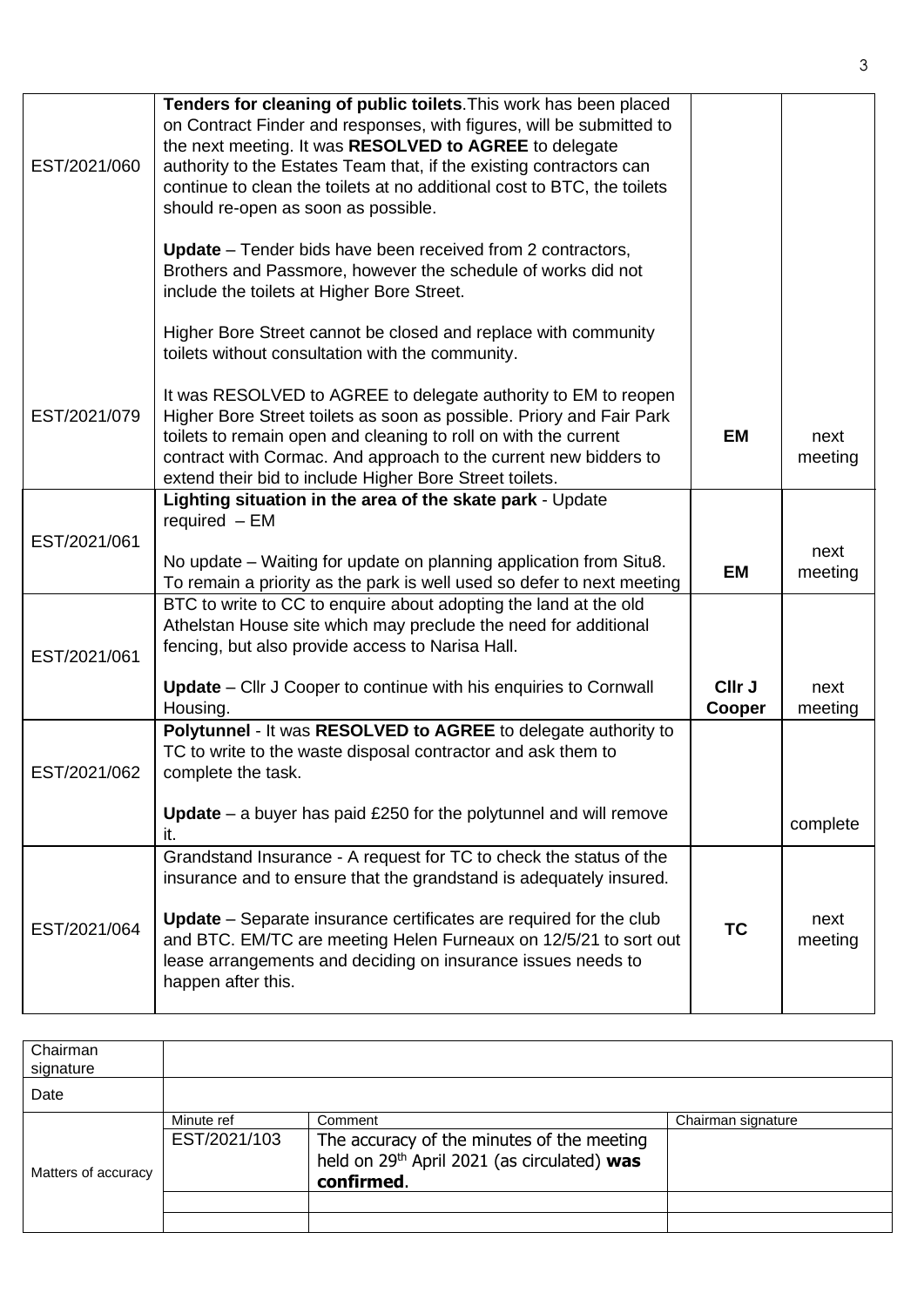| EST/2021/064          |                                                                                                                                                | Local Authorities were invited to apply for rebates on public<br>conveniences. Have BTC applied? It was RESOLVED to AGREE to<br>delegate authority to the TC to investigate this opportunity further.                                                                        |                        |                               |
|-----------------------|------------------------------------------------------------------------------------------------------------------------------------------------|------------------------------------------------------------------------------------------------------------------------------------------------------------------------------------------------------------------------------------------------------------------------------|------------------------|-------------------------------|
|                       |                                                                                                                                                | <b>Update</b> – there was no confirmation that public toilets were included<br>in this rebate. TC has enquired to CC and awaits a reply.                                                                                                                                     | <b>TC</b>              | next<br>meeting               |
| Item 7                |                                                                                                                                                | To consider and agree the proposal that BTC upgrade/improve the<br>entrance signs to the town and add floral displays.                                                                                                                                                       |                        |                               |
|                       | Agreed gateways to the town are:<br>Callywith<br><b>Priory Road</b><br><b>Carminnow Cross</b><br>Dunmere<br><b>Lostwithiel Road</b>            |                                                                                                                                                                                                                                                                              |                        |                               |
|                       | crest and the flag of St. Piran.                                                                                                               | The signs should be traditional and reflect the historical importance<br>of Bodmin. The signs should include the town crest, the Cornwall                                                                                                                                    |                        |                               |
|                       |                                                                                                                                                | Any proposal to sponsor or facilitate the welcome signs from<br>developers or other organisation should take the form of a<br>contribution to the BTC lead effort to install these.                                                                                          |                        |                               |
| EST/2021/080          |                                                                                                                                                | Cllr Barbery to liaise with an experienced designer to draft a design<br>for the signs for consideration at next Full Council meeting.                                                                                                                                       | Cllr<br><b>Barbery</b> | <b>Next</b><br>meeting        |
|                       |                                                                                                                                                | It was RESOLVED to AGREE that these be completed by 15 <sup>th</sup><br>August 2021 in time for the Tour of Britain. It was further RESOLVED<br>to AGREE to delegate authority to EM to order plants so there is<br>time for them to become established within the deadline. | EM                     | of Full<br>Council<br>27.5.21 |
| Item 8                | To consider a query that has been received regarding payments<br>made to landowners from the electricity board for lamp posts.                 |                                                                                                                                                                                                                                                                              |                        |                               |
|                       |                                                                                                                                                | It was noted that BTC received £10 per post from Western Power.                                                                                                                                                                                                              |                        |                               |
| Item <sub>9</sub>     | relating to Satellite Cemeteries.                                                                                                              | To consider and agree an enquiry from St. Tudy Parish Council                                                                                                                                                                                                                |                        |                               |
|                       | cemeteries.                                                                                                                                    | BTC have spent money to buy equipment for the purpose of<br>excavation and the service could be offered to satellite parishes with                                                                                                                                           |                        |                               |
| EST/2021/081          | It was RESOLVED to AGREE to delegate authority to EM/DEM to<br>have a discussion with St Tudy Parish Council and scope out the<br>opportunity. |                                                                                                                                                                                                                                                                              |                        | <b>Next</b><br>meeting        |
| Chairman<br>signature |                                                                                                                                                |                                                                                                                                                                                                                                                                              |                        |                               |
| Date                  |                                                                                                                                                |                                                                                                                                                                                                                                                                              |                        |                               |
|                       | Minute ref                                                                                                                                     | Comment                                                                                                                                                                                                                                                                      | Chairman signature     |                               |
| Matters of accuracy   | EST/2021/103                                                                                                                                   | The accuracy of the minutes of the meeting<br>held on 29 <sup>th</sup> April 2021 (as circulated) was<br>confirmed.                                                                                                                                                          |                        |                               |
|                       |                                                                                                                                                |                                                                                                                                                                                                                                                                              |                        |                               |

4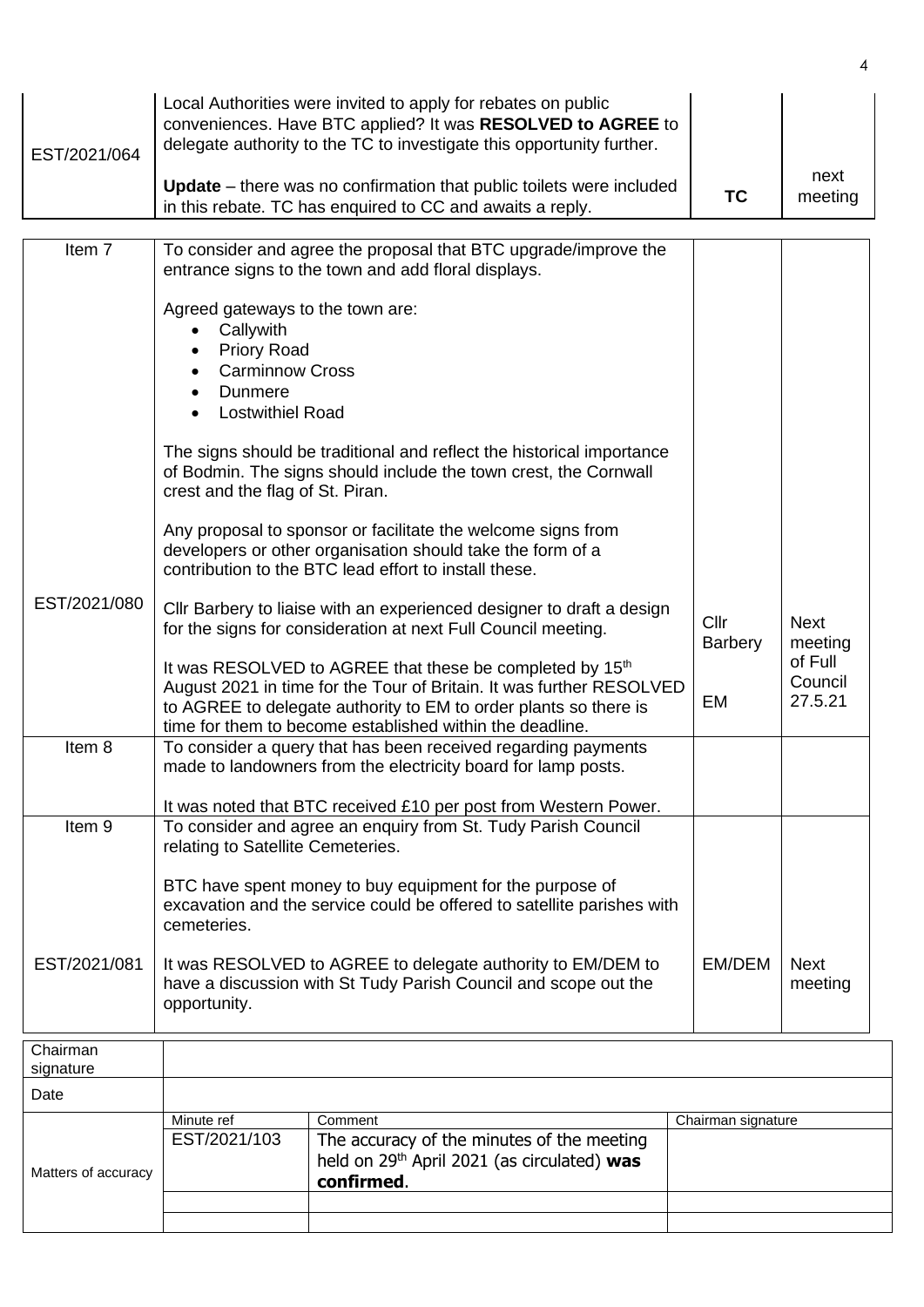| Item 10               | To consider an update relating to Priory Park Pond Water Quality,<br>following the meeting with Councillors and Consultant on 1.4.21                                                                                                                                                                                                                                                                       |                                                                                                                                  |                    |                        |  |  |
|-----------------------|------------------------------------------------------------------------------------------------------------------------------------------------------------------------------------------------------------------------------------------------------------------------------------------------------------------------------------------------------------------------------------------------------------|----------------------------------------------------------------------------------------------------------------------------------|--------------------|------------------------|--|--|
|                       | Cllr Barbery, Phillips and Ahearn accompanied officer AB on a site<br>visit and met with consultant Andy Case. He suggested identifying<br>sampling points at the pond and back along the leat where pipes<br>come in and set up sampling after 2 or 3 storm events to build up an<br>accurate record of what is happening. He would support the council<br>to present the data to the Environment Agency. |                                                                                                                                  |                    |                        |  |  |
|                       |                                                                                                                                                                                                                                                                                                                                                                                                            | Depending on findings CC may have a responsibility to act to<br>prevent pollution of local tributaries and rivers.               |                    |                        |  |  |
| EST/2021/082          | progress this issue.                                                                                                                                                                                                                                                                                                                                                                                       | It was RESOLVED to AGREE to delegate authority to the EM to<br>spend up to £3000 to engage the consultant and gather evidence to | EM                 | <b>Next</b><br>meeting |  |  |
| Item 11               |                                                                                                                                                                                                                                                                                                                                                                                                            | To consider and agree the fee for design and planning works from<br>consultants Mei Loci for the proposed New Cemetery.          |                    |                        |  |  |
|                       | next nearest identified was in Bedford.                                                                                                                                                                                                                                                                                                                                                                    | Mei Loci were the only local contractor specialising in this work. The                                                           |                    |                        |  |  |
|                       | potential customer.                                                                                                                                                                                                                                                                                                                                                                                        | There may be potential for a discount if St Tudy were introduced as a                                                            |                    |                        |  |  |
| EST/2021/083          | It was RESOLVED to AGREE to delegate authority to the EM to<br>spend up to £8500 (inc. VAT and contingency) for consultation,<br>EM<br>drawings and submission of planning application.                                                                                                                                                                                                                    |                                                                                                                                  |                    |                        |  |  |
| Item 12               | To consider and agree to continue the use of Work Wallet, following<br>the trial.                                                                                                                                                                                                                                                                                                                          |                                                                                                                                  |                    |                        |  |  |
|                       | The trial has been successful and is particularly useful for identifying<br>he need for and informing risk assessments and incident reporting,<br>tracking and resolving.                                                                                                                                                                                                                                  |                                                                                                                                  |                    |                        |  |  |
|                       | It has been successfully trialled for asset inspections.                                                                                                                                                                                                                                                                                                                                                   |                                                                                                                                  |                    |                        |  |  |
|                       | DEM is developing a policy so that staff know how it will be used and<br>their responsibilities are clear.                                                                                                                                                                                                                                                                                                 |                                                                                                                                  |                    |                        |  |  |
| EST/2021/084          | EM/DEM<br>It RESOLVED to AGREE to continue using Work Wallet until further<br>complete<br>notice.                                                                                                                                                                                                                                                                                                          |                                                                                                                                  |                    |                        |  |  |
| Item 13               | To consider and agree an update on the expression of interest in<br>works relating to Shire House, Shire Hall and Turret Clock.                                                                                                                                                                                                                                                                            |                                                                                                                                  |                    |                        |  |  |
|                       | EM has received approximately 25 expressions of interests received.<br>Some local, some based in London and 1 in Manchester.                                                                                                                                                                                                                                                                               |                                                                                                                                  |                    |                        |  |  |
| Chairman<br>signature |                                                                                                                                                                                                                                                                                                                                                                                                            |                                                                                                                                  |                    |                        |  |  |
| Date                  |                                                                                                                                                                                                                                                                                                                                                                                                            |                                                                                                                                  |                    |                        |  |  |
|                       | Minute ref<br>EST/2021/103                                                                                                                                                                                                                                                                                                                                                                                 | Comment<br>The accuracy of the minutes of the meeting                                                                            | Chairman signature |                        |  |  |
| Matters of accuracy   |                                                                                                                                                                                                                                                                                                                                                                                                            | held on $29th$ April 2021 (as circulated) was<br>confirmed.                                                                      |                    |                        |  |  |
|                       |                                                                                                                                                                                                                                                                                                                                                                                                            |                                                                                                                                  |                    |                        |  |  |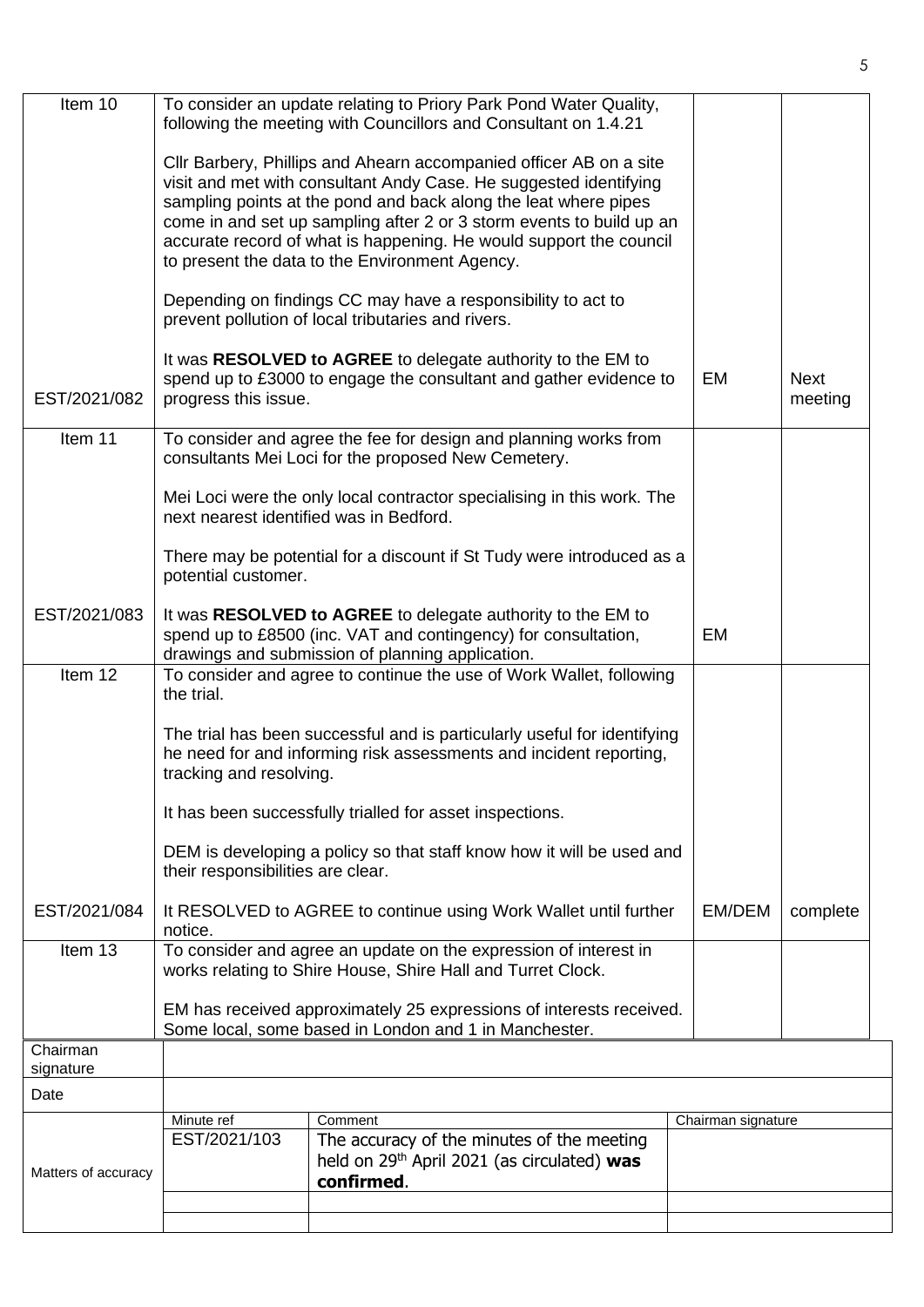|                       | due to be returned 12/5/21. | EM has issued a list of questions to the potential contractors and are                                                                                                                                                                                                                                                             |                    |                        |
|-----------------------|-----------------------------|------------------------------------------------------------------------------------------------------------------------------------------------------------------------------------------------------------------------------------------------------------------------------------------------------------------------------------|--------------------|------------------------|
|                       |                             | An interview and short-listing process needs to be agreed. The<br>award criteria should reflect the value to the local economy of<br>awarding the contract to a local contractor.                                                                                                                                                  |                    |                        |
|                       |                             | There will be public interested in the upgrade of these buildings and<br>it was suggested that BTC host a blog.                                                                                                                                                                                                                    |                    |                        |
|                       | The report was noted.       |                                                                                                                                                                                                                                                                                                                                    |                    |                        |
| Item 14               |                             | To consider and agree work scheduling arrangements and progress.                                                                                                                                                                                                                                                                   |                    |                        |
|                       | weekend markets.            | Consideration to be given to a rota for an Estates team member to<br>be available to work on weekends to facilitate safe operation of the                                                                                                                                                                                          |                    |                        |
|                       |                             | Work wallet can facilitate members logging on to understand<br>progress on projects originating from their committees.                                                                                                                                                                                                             |                    |                        |
| EST/2021/085          | meeting.                    | It was RESOLVED to AGREE to delegate authority to the officers to<br>explore the expansion of use of Work Wallet to include other<br>departments in BTC and to review the rota system within BTC. A<br>report of how use of Work Wallet can be extended beyond the<br>Estates department and costs should be submitted to the next | <b>TC</b>          | <b>Next</b><br>meeting |
| Item 15               |                             | To consider and agree car park contract arrangements.                                                                                                                                                                                                                                                                              |                    |                        |
|                       |                             | The contract is being reviewed by CC legal services team but looks<br>ok. The contractor is Lawnroc Car Park services. This committee will<br>need to have an input to maintenance requirements of the carpark.                                                                                                                    |                    |                        |
|                       | risks.                      | TC is requesting some additional wording to signage in relation to                                                                                                                                                                                                                                                                 |                    |                        |
|                       |                             | The contract will go live on 10 <sup>th</sup> May 2021 and will need to be widely<br>advertised on BTC website, Facebook page and local press so that<br>residents are forewarned that they will incur a penalty if no ticket is<br>purchased and displayed appropriately.                                                         |                    |                        |
|                       | this.                       | Line marking needs refreshing so improper parking can be penalised<br>if necessary. Mr May in BTC maintenance can be equipped to do                                                                                                                                                                                                |                    |                        |
|                       |                             | Moving disabled spaces to outside the Shire House Suite was<br>previously discussed. This area needs resurfacing initially and                                                                                                                                                                                                     |                    |                        |
| Chairman<br>signature |                             |                                                                                                                                                                                                                                                                                                                                    |                    |                        |
| Date                  |                             |                                                                                                                                                                                                                                                                                                                                    |                    |                        |
|                       | Minute ref                  | Comment                                                                                                                                                                                                                                                                                                                            | Chairman signature |                        |
| Matters of accuracy   | EST/2021/103                | The accuracy of the minutes of the meeting<br>held on 29 <sup>th</sup> April 2021 (as circulated) was<br>confirmed.                                                                                                                                                                                                                |                    |                        |
|                       |                             |                                                                                                                                                                                                                                                                                                                                    |                    |                        |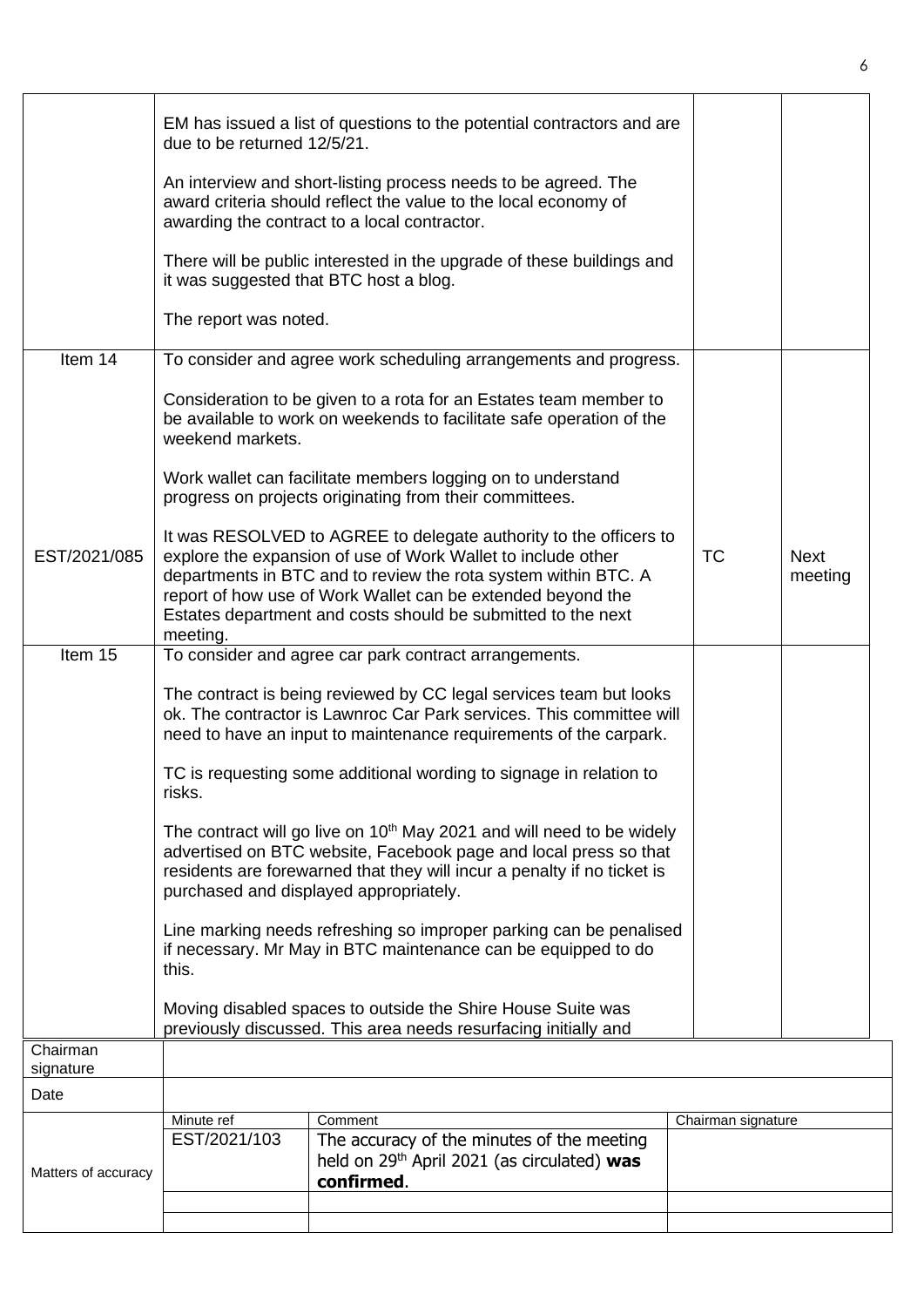|                     | consideration given to removal of the island and installing a speed<br>bump on the access road, and measures to improve access to the<br>back of Shire House Suite for safe use by patrons of the lunch club<br>run by Age Concern, who previously used the facility. |                                                                                                                                                                                                                                                                             |                    |                        |
|---------------------|-----------------------------------------------------------------------------------------------------------------------------------------------------------------------------------------------------------------------------------------------------------------------|-----------------------------------------------------------------------------------------------------------------------------------------------------------------------------------------------------------------------------------------------------------------------------|--------------------|------------------------|
|                     | thanked for this work.                                                                                                                                                                                                                                                | The date of the new arrangement was noted. And the TC was                                                                                                                                                                                                                   |                    |                        |
| EST/2021/086        |                                                                                                                                                                                                                                                                       | It was RESOLVED to AGREE to delegate authority to EM to obtain<br>quotes for resurfacing and other work in this area.                                                                                                                                                       | EM                 | <b>Next</b><br>meeting |
| Item 16             | To consider the investigation of lease agreement in respect of<br>Football clubs and agree a course of action.                                                                                                                                                        |                                                                                                                                                                                                                                                                             |                    |                        |
|                     |                                                                                                                                                                                                                                                                       | The aim of the discussions with CC legal team on 12/5/21 is to make<br>sure that the leases are appropriate. The aspiration is to make BTC<br>owned outdoor assets accessible to as many residents as possible<br>and this should be reflected within the lease conditions. |                    |                        |
| EST/2021/087        | an update at the next meeting.                                                                                                                                                                                                                                        | It was RESOLVED to AGREE to delegate authority to the EM and<br>TC to progress the negotiations with the football clubs and provide                                                                                                                                         | TC/EM              | <b>Next</b><br>meeting |
| Item 17             | To consider and agree tree works on Priory pond island.                                                                                                                                                                                                               |                                                                                                                                                                                                                                                                             |                    |                        |
|                     | The proposal is to enhance this area by re-landscaping and to<br>ensure part of it can be made a space with potential for featuring<br>displays at various times of the year.                                                                                         |                                                                                                                                                                                                                                                                             |                    |                        |
|                     |                                                                                                                                                                                                                                                                       | It will be worth contacting the Blue Tits and the Christmas Lights<br>committee to have their input about clearing and future use of the<br>area. The Logistics Corps may be interested in assisting.                                                                       | EM/DEM<br>/Cllr    | <b>Next</b>            |
| EST/2021/088        | scope costed options for the area.                                                                                                                                                                                                                                    | It was RESOLVED to AGREE to delegate authority to EM/DEM to                                                                                                                                                                                                                 | <b>Barbery</b>     | meeting                |
| Item 18             | To consider and agree the removal of the centre reservation traffic<br>calmer at Priory car park.                                                                                                                                                                     |                                                                                                                                                                                                                                                                             |                    |                        |
|                     |                                                                                                                                                                                                                                                                       | Discussed previously but no formal agreement of action.                                                                                                                                                                                                                     |                    |                        |
| EST/2021/089        |                                                                                                                                                                                                                                                                       | It was RESOLVED to AGREE that the island is removed and<br>incorporated in the scope of work detailed at item 15.                                                                                                                                                           | <b>EM/TC</b>       | <b>Next</b><br>meeting |
| Item 19             | To consider and agree gritting the car park during winter months and<br>policy going forward.                                                                                                                                                                         |                                                                                                                                                                                                                                                                             |                    |                        |
|                     | Gritting has implications for insurance. A policy needs to clearly state<br>the actions of the council in respect of gritting. The preference would<br>be to not grit as materials would contaminate the pond and affect                                              |                                                                                                                                                                                                                                                                             |                    |                        |
| Chairman            |                                                                                                                                                                                                                                                                       | wildlife. Gritting could be on a reactive review basis, gritting when                                                                                                                                                                                                       |                    |                        |
| signature           |                                                                                                                                                                                                                                                                       |                                                                                                                                                                                                                                                                             |                    |                        |
| Date                |                                                                                                                                                                                                                                                                       |                                                                                                                                                                                                                                                                             |                    |                        |
|                     | Minute ref                                                                                                                                                                                                                                                            | Comment                                                                                                                                                                                                                                                                     | Chairman signature |                        |
| Matters of accuracy | EST/2021/103                                                                                                                                                                                                                                                          | The accuracy of the minutes of the meeting<br>held on 29 <sup>th</sup> April 2021 (as circulated) was<br>confirmed.                                                                                                                                                         |                    |                        |
|                     |                                                                                                                                                                                                                                                                       |                                                                                                                                                                                                                                                                             |                    |                        |

7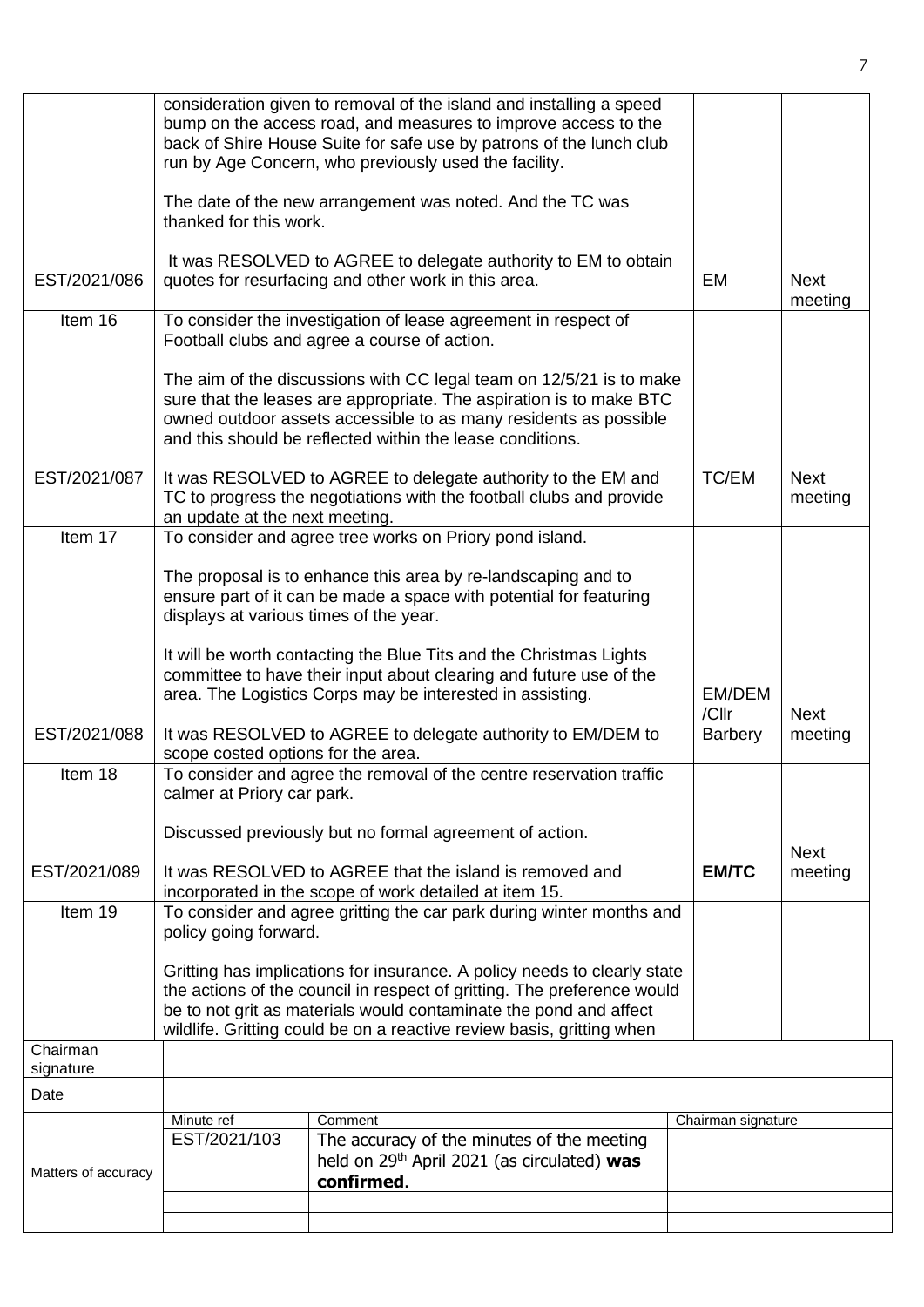|              | necessary and have signs up that state this, and that parking is at<br>the own risk.                                                                                                                                                                                                                                                                          |           |                        |
|--------------|---------------------------------------------------------------------------------------------------------------------------------------------------------------------------------------------------------------------------------------------------------------------------------------------------------------------------------------------------------------|-----------|------------------------|
| EST/2021/090 | It was RESOLVED to AGREE to delegate authority to the EM to<br>develop a policy that reflects this approach.                                                                                                                                                                                                                                                  | EM        | <b>Next</b><br>meeting |
| Item 20      | To consider and agree changes to fuel allocation / collection and the<br>development of a new policy in this respect.<br>Work Wallet has the capacity to record the operative collecting fuel<br>against a numbered asset and the policy will incorporate this.                                                                                               |           |                        |
| EST/2021/091 | It was RESOLVED to AGREE to delegate authority to the EM to<br>develop this policy and submit for consideration.                                                                                                                                                                                                                                              | <b>EM</b> | <b>Next</b><br>meeting |
| Item 21      | To consider and agree additional costs associated with the White<br>Clock tower.                                                                                                                                                                                                                                                                              |           |                        |
|              | A report was provided. The way the White Clock is constructed<br>means that slates are resting on a wooden tongue and groove<br>boarding which is rotten. A date on it of 1958 suggests it has not had<br>attention since then. Looking at it from below it is very difficult to see<br>so it's understandable that it was not picked up in previous surveys. |           |                        |
| EST/2021/092 | It was RESOLVED to AGREE to authorise the additional cost for this<br>work.                                                                                                                                                                                                                                                                                   |           |                        |
| EST/2021/093 | It was further RESOLVED to AGREE to delegate authority to the EM<br>to investigate the potential for registering the White Clock as a listed<br>building and a war memorial. Cllr Barbery was thanked for his work<br>on this.                                                                                                                                | <b>EM</b> | <b>Next</b><br>meeting |
| Item 22      | To consider and agree Financial Comparison (Income and<br>Expenditure) for April 2021                                                                                                                                                                                                                                                                         |           |                        |
|              | Skatepark replacement sign £175 - the original sign was vandalised<br>Travel expenses at line 61500 park and open spaces - £300 budget<br>- more info required                                                                                                                                                                                                | EM        | <b>Next</b><br>meeting |
|              | The Financial Comparison was noted.                                                                                                                                                                                                                                                                                                                           |           |                        |
| Item 23      | To receive Health and Safety updates.                                                                                                                                                                                                                                                                                                                         |           |                        |
|              | Gritting policy has been agreed at item 19                                                                                                                                                                                                                                                                                                                    |           |                        |

| Chairman<br>signature |              |                                                                                                                     |                    |
|-----------------------|--------------|---------------------------------------------------------------------------------------------------------------------|--------------------|
| Date                  |              |                                                                                                                     |                    |
|                       | Minute ref   | Comment                                                                                                             | Chairman signature |
| Matters of accuracy   | EST/2021/103 | The accuracy of the minutes of the meeting<br>held on 29 <sup>th</sup> April 2021 (as circulated) was<br>confirmed. |                    |
|                       |              |                                                                                                                     |                    |
|                       |              |                                                                                                                     |                    |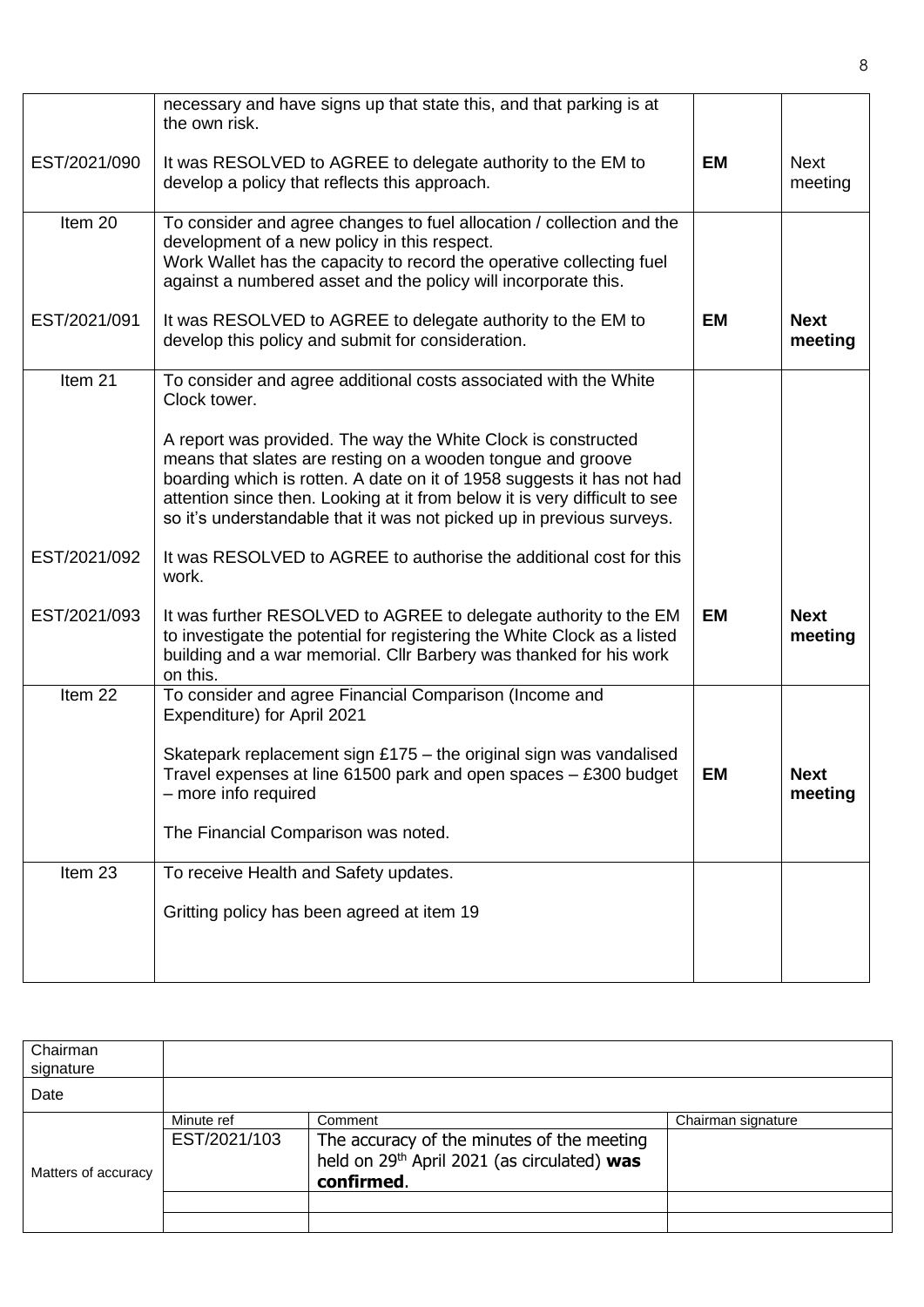| Item 24      | To receive Risk Management updates                                                                                                                                                                                                                                                                                                                                                     |  |
|--------------|----------------------------------------------------------------------------------------------------------------------------------------------------------------------------------------------------------------------------------------------------------------------------------------------------------------------------------------------------------------------------------------|--|
|              | The combined Health and Safety and Risk management meetings<br>should be included in the schedule of meetings. Actions from<br>commissioned reports will be considered and progressed at these<br>meetings. The committee chairs will be part of the membership and<br>report back to their respective committees. It will also ensure that<br>there is continuity in decision-making. |  |
| EST/2021/094 | It was RESOLVED to AGREE to delegate authority to TC to<br>incorporate the H&S/RM into the schedule of meetings.                                                                                                                                                                                                                                                                       |  |
|              | The Mayor Cllr J Cooper made a statement about St Lawrence's<br>Church as there had been conversations on social media.                                                                                                                                                                                                                                                                |  |
|              | There have been accusations that CIIr J Cooper has been involved in<br>the sale of St. Lawrence's Church. That he has instigated the sale of<br>an asset for less than it's worth. And instigated the sale of an asset<br>that was given to the town.                                                                                                                                  |  |
|              | He wished to clarify that the church was not given to the town, it was<br>purchased by BTC for £1 in 1997. Cllr J Cooper has a video of the<br>celebration of acquisition by BTC and will donate it to the museum<br>for anybody to view.                                                                                                                                              |  |
|              | Previously, there was a threat that the church would be pulled down<br>if a buyer was not forthcoming.                                                                                                                                                                                                                                                                                 |  |
|              | The current valuation was given by an independent body under the<br>former Town Clerk.                                                                                                                                                                                                                                                                                                 |  |
|              | Both Cllrs J Cooper and P Cooper have never been involved in BTC<br>discussions about the church and have always declared an interest<br>in items relating to the sale of the church and removed themselves<br>from the meeting at this point.                                                                                                                                         |  |
| Item 25      | <b>ITEMS CONTAINING EXEMPT INFORMATION</b>                                                                                                                                                                                                                                                                                                                                             |  |
| EST/2021/095 | To consider passing the following Resolution in respect of the items<br>listed below:                                                                                                                                                                                                                                                                                                  |  |
|              | "That the press and public be excluded from the Meeting in<br>accordance with Section 1 of the Public Bodies (Admission to<br>Meetings) Act 1960, for the following items of business on the grounds<br>that they involve the likely disclosure of confidential and exempt<br>information".                                                                                            |  |

| Chairman<br>signature |              |                                                                                                         |                    |
|-----------------------|--------------|---------------------------------------------------------------------------------------------------------|--------------------|
| Date                  |              |                                                                                                         |                    |
| Matters of accuracy   | Minute ref   | Comment                                                                                                 | Chairman signature |
|                       | EST/2021/103 | The accuracy of the minutes of the meeting<br>held on 29th April 2021 (as circulated) was<br>confirmed. |                    |
|                       |              |                                                                                                         |                    |
|                       |              |                                                                                                         |                    |